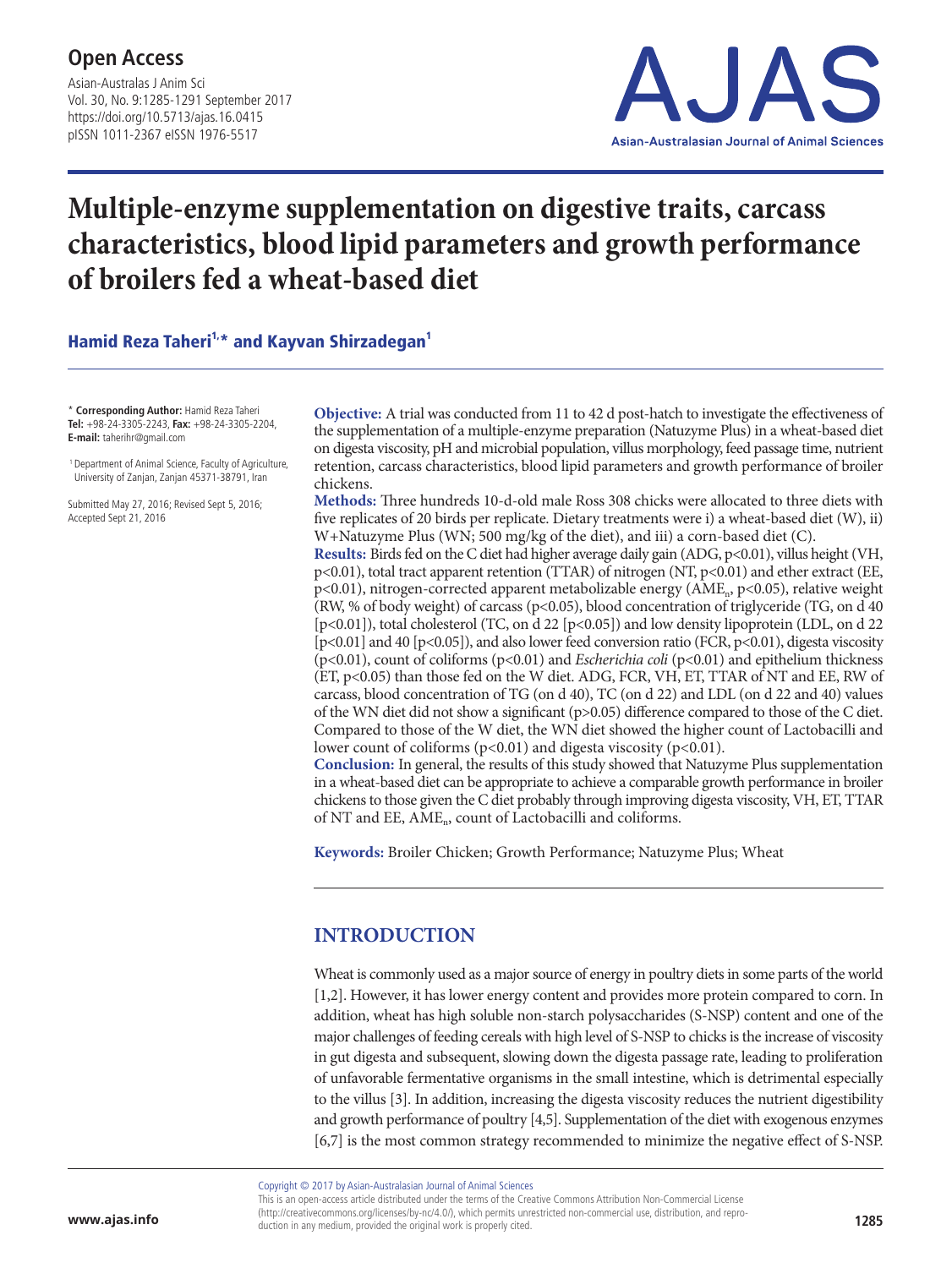## A.JAS

Natuzyme Plus is one of the multiple enzyme preparations which contains cellulase, xylanase, β-glucanase, α-amylase, pectinase, phytase, proteases (acid and neutral) and lipase. Evaluation of the efficiency of multiple enzyme-based preparations is of practical use and relevant to poultry industry [8]. Lee et al [8] investigated the effect of Natuzyme supplementation on performance of laying hens. Sharifi et al [9] examined the dietary supplementation of Natuzyme in broiler chickens, but they only investigated intestinal morphology and performance of chicks. Therefore, the aim of the present study was to investigate the effect of Natuzyme supplementation in a diet with a high level of wheat inclusion (i.e. 40%) on digesta pH and microbial population of the intestine, feed passage time, nutrients retention and nitrogen-corrected apparent metabolizable energy (AME<sub>n</sub>) of diet, blood lipid parameters, relative weight (RW) of carcass and digestive tract organs, digesta viscosity, villus morphology and growth performance of broiler chickens from 11 to 42 d of age.

## **MATERIALS AND METHODS**

#### **Birds and husbandry**

The experimental procedures described in this research were approved by the Animal Ethics Committee of the University of Zanjan and were conducted in a manner that avoided unnecessary discomfort to the birds by the use of proper management and laboratory techniques.

Day old male Ross 308 broiler chicks were housed in an environmentally controlled room and given a commercial starter diet and water *ad libitum*. At 11 d of age, three hundreds chicks were randomly distributed in groups of 20 in 15 litter-floored pens (1.5×1.5 m). Mean body weight (BW) of the chicks in all pens was similar (380±5 g). The birds were given *ad libitum* access to water and diets and exposed to a 23L:1D cycle. Room temperature was kept at 32°C during the first three d of life and then, it was reduced gradually according to age until reaching 22°C at 24 d of age. This temperature was kept during 25 to 42 d of age.

#### **Experimental diets**

All diets were fed in mash form and met or exceeded the nutritional recommendations of Aviagen [10] for Ross 308 male broilers during 11 to 24 and 25 to 42 d of age (Table 1). Dietary treatments were i) a wheat-based diet (W), ii) W+Natuzyme Plus (WN) and iii) a corn-based diet (C). Natuzyme Plus Green Enzyme (Bioproton Pty Ltd., Sunnybank, Australia) was a powder form of cellulase (6,000,000 U/kg), xylanase (10,000,000 U/kg), β-glucanase (700,000 U/kg), α-amylase (700,000 U/kg), pectinase (70,000 U/kg), phytase (500,000 U/kg), proteases (acid and neutral; 3,000,000 U/kg) and lipase (30,000 U/kg) and used 500 mg/kg of the diet. Each treatment was replicated five times and the experimental unit was a pen with 20 chicks.

#### **Growth performance**

**Table 1.** Ingredient composition, nutrient content and particle size distribution of the experimental diets (%, as-fed basis, unless otherwise indicated)

|                                   | 11-24 days of age |       | 25-42 days of age |       |  |
|-----------------------------------|-------------------|-------|-------------------|-------|--|
|                                   | W                 | c     | W                 | c     |  |
| Ingredient                        |                   |       |                   |       |  |
| Wheat                             | 40.0              |       | 40.0              |       |  |
| Corn                              | 15.4              | 53.07 | 20.57             | 58.2  |  |
| Soybean meal                      | 34.22             | 37.7  | 28.79             | 32.2  |  |
| Soybean oil                       | 6.0               | 5.1   | 6.60              | 5.7   |  |
| Dicalcium phosphate               | 1.65              | 1.61  | 1.41              | 1.45  |  |
| Calcium carbonate                 | 1.01              | 0.98  | 0.96              | 0.91  |  |
| Common Salt                       | 0.17              | 0.22  | 0.16              | 0.20  |  |
| Sodium bicarbonate                | 0.28              | 0.25  | 0.29              | 0.30  |  |
| L-threonine                       | 0.12              | 0.08  | 0.10              | 0.06  |  |
| DL-methionine                     | 0.37              | 0.32  | 0.33              | 0.30  |  |
| L-Lysine HCl                      | 0.28              | 0.17  | 0.27              | 0.18  |  |
| Vitamin premix <sup>1)</sup>      | 0.25              | 0.25  | 0.25              | 0.25  |  |
| Mineral premix <sup>2)</sup>      | 0.25              | 0.25  | 0.25              | 0.25  |  |
| Calculated analysis <sup>3)</sup> |                   |       |                   |       |  |
| AMEn (kcal/kg)                    | 3,098             | 3,098 | 3,198             | 3,200 |  |
| <b>CP</b>                         | 21.48             | 21.5  | 19.49             | 19.5  |  |
| Methionine+cystine                | 0.99              | 0.99  | 0.91              | 0.91  |  |
| Lysine                            | 1.29              | 1.29  | 1.16              | 1.16  |  |
| Threonine                         | 0.88              | 0.88  | 0.78              | 0.78  |  |
| Calcium                           | 0.87              | 0.87  | 0.79              | 0.79  |  |
| Available phosphorus              | 0.435             | 0.435 | 0.396             | 0.395 |  |
| Total phosphorus                  | 0.70              | 0.68  | 0.647             | 0.63  |  |
| Sodium                            | 0.18              | 0.17  | 0.18              | 0.18  |  |
| Determined analysis               |                   |       |                   |       |  |
| DM                                | 91.8              | 92.5  | 91.4              | 92.2  |  |
| GE (kcal/kg)                      | 3,980             | 4,013 | 4,026             | 4,048 |  |
| $CP (N \times 6.25)$              | 21.07             | 21.0  | 19.04             | 19.01 |  |
| Ether extract                     | 7.47              | 7.33  | 8.14              | 8.06  |  |
| Total ash                         | 5.67              | 5.86  | 5.26              | 5.47  |  |
| Calcium                           | 0.88              | 0.89  | 0.80              | 0.81  |  |
| Total phosphorus                  | 0.71              | 0.71  | 0.66              | 0.67  |  |
| Crude fiber                       | 3.00              | 3.02  | 2.87              | 2.90  |  |
| <b>NDF</b>                        | 12.09             | 11.26 | 11.93             | 10.02 |  |
| ADF                               | 5.14              | 5.59  | 4.80              | 5.23  |  |
| S-NSP                             | 2.31              | 1.62  | 2.24              | 1.19  |  |
| I-NSP                             | 15.22             | 17.14 | 13.99             | 15.87 |  |
| Particle size distribution        |                   |       |                   |       |  |
| Screen size (µm)                  |                   |       |                   |       |  |
| 1,750                             | 3.1               | 3.7   | 3.7               | 4.0   |  |
| 1,500                             | 11.1              | 13.5  | 10.6              | 13.0  |  |
| 1,000                             | 25.2              | 28.2  | 24.2              | 27.9  |  |
| 500                               | 22.1              | 21.4  | 23.0              | 22.2  |  |
| 250                               | 16.4              | 14.7  | 17.3              | 15.4  |  |
| $<$ 250                           | 22.1              | 18.5  | 21.2              | 17.5  |  |

W, wheat-based diet; C, corn-based diet; AME<sub>n</sub>, nitrogen-corrected apparent metabolizable energy; CP, crude protein; DM, dry matter; GE, gross energy; NDF, neutral detergent fiber, ADF, acid detergent fiber; S-NSP, soluble non-starch polysaccharides; I-NSP, insoluble NSP. <sup>1)</sup> Provided the following per kilogram of diets: vitamin A, 9,000 IU (retinyl acetate); cholecalciferol, 2,000 IU; vitamin E, 36 IU (dl-α-tocopheryl acetate); vitamin B<sub>12</sub>, 0.015 mg; menadione, 2 mg; riboflavin, 6.6 mg; thiamine, 1.8 mg; pantothenic acid, 7.3 mg; niacin, 30 mg; folic acid, 1 mg; biotin, 0.1 mg; pyridoxine, 3 mg.

<sup>2)</sup> Provided the following per kilogram of diets: manganese (MnSO<sub>4</sub>•H<sub>2</sub>O), 75 mg; zinc (ZnO), 85 mg; iron (FeSO<sub>4</sub>•7H<sub>2</sub>O), 50 mg; copper (CuSO<sub>4</sub>•5H<sub>2</sub>O), 10 mg; selenium (Na<sub>2</sub>SeO<sub>3</sub>), 0.2 mg; iodine (Iodized NaCl), 0.8 mg; choline, 250 mg.

<sup>3)</sup> According to NRC [23].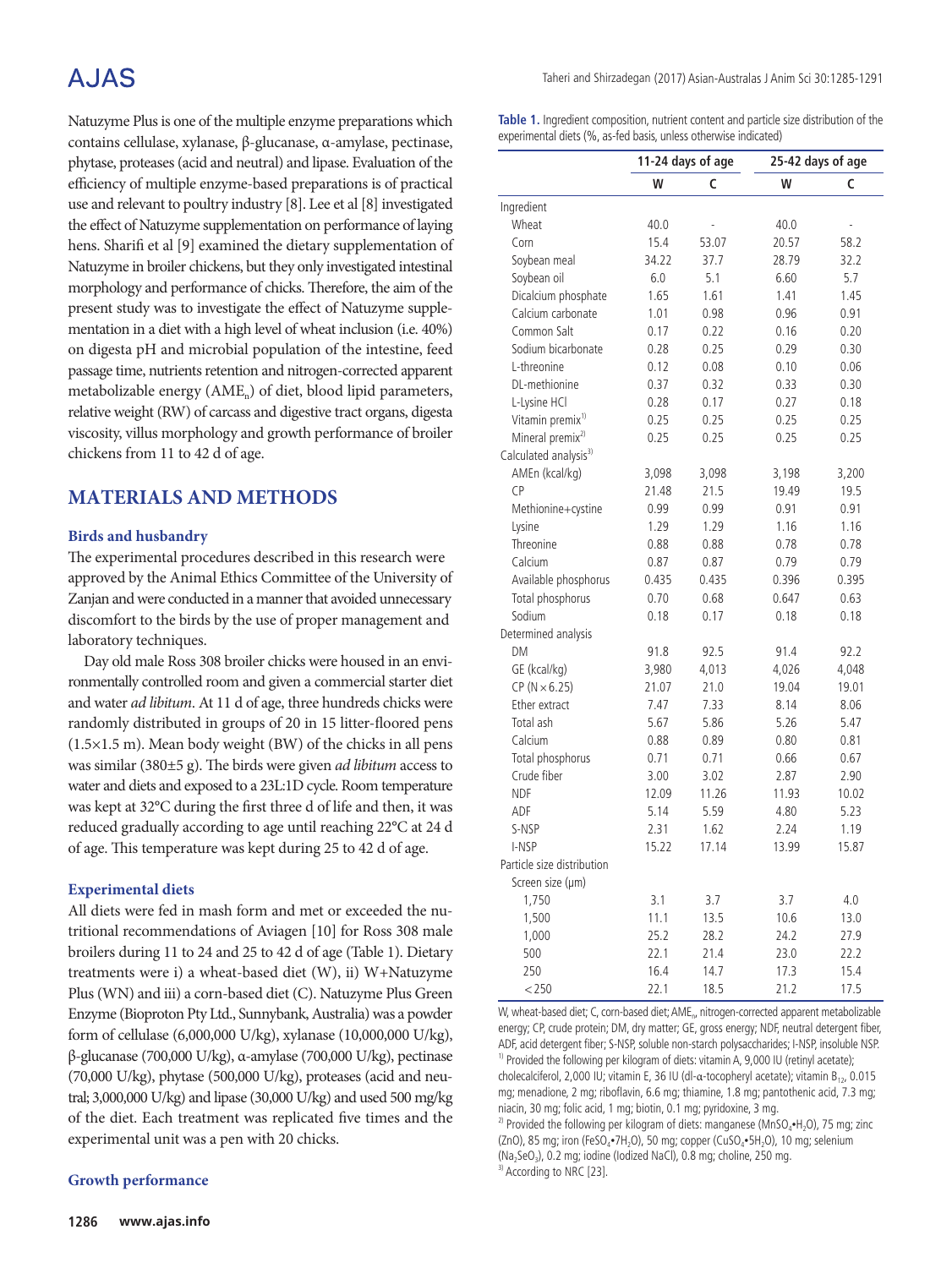The body weight of chicks and feed consumption were determined by pen at 11, 24 and 42 d of age, and average daily gain (ADG), average daily feed intake (ADFI), and feed conversion ratio (FCR) were determined from 11 to 24, 25 to 42, and 11 to 42 d of age. Before weighing, the chicks were fasted for six h to ensure a consistent gut fill among all birds. Feed intake was adjusted for mortalities and the birds that killed at 36 d of age and their ADG was included in the calculation of FCR.

### **Microbial count of jejunum, villus morphology of jejunum, digesta viscosity of ileum and digesta pH of digestive tract**

At 36 d of age, three chicks/pen (15 chicks/treatment) were randomly selected, weighed individually, and killed by cervical dislocation. Jejunum was dissected and the contents of digesta were collected and pooled aseptically on the pen basis. The count of lactobacilli, coliforms and *Escherichia coli* (*E. coli*) were obtained by the plate culture method. Briefly, one g of jejunal digesta was sampled. The samples were serially diluted and plated on duplicate using Eosin Methylene-Blue agar media (Merck, Germany) to enumerate *E. coli*, MacConkey agar media (Merck, Germany) to enumerate coliforms, and Rogosa agar media (Merck, Germany) to enumerate lactobacilli. Plates were incubated at 37°C for 24 h aerobically (for the count of *E. coli* and coliforms) and 41°C for 72 h anaerobically (for the count of lactobacilli).

A segment (one cm) at the midpoint of the jejunum was removed, washed in physiological saline solution, and fixed in 10% buffered formalin. The segments were embedded in paraffin, and a 2-mm section of each sample was placed on a glass slide and stained with haematoxylin and eosin for examination [11]. Histological sections were examined with a Nikon phase contrast microscope (Nikon Eclipse 80i, Nikon Corp., Tokyo, Japan). All sound views were measured in each intestinal section. Villus height (VH) was measured from the top to the base, excluding the intestinal crypt, and crypt depth (CD) was defined as the distance from the villus base to the muscularis layer, not including the intestinal muscularis. The VH:CD ratio was calculated. Epithelium thickness (ET) was measured from the basement membrane to the bottom of the striated border in the central part of the villus. The average value of three birds/pen was used for statistical analysis.

Ileum was dissected and the contents of digesta were collected and pooled on a pen basis. The viscosity (in centipoise) of ileal digesta was measured according to the method of Yasar and Forbes [12] by a viscometer (Myr V2L, Viscotech, Tarragona, Spain) which was equipped with Brookfield circulator (Brookfield Engineering Laboratories., Middleboro, MA, USA).

Digesta of gizzard, duodenum, ileum and cecum were also collected and pooled on a pen basis. Digesta pH of these organs and the remaining digesta of jejunum were measured according to the procedure of Pang and Applegate [13] by a pH meter (Metrohm 713, Herisau, Switzerland).

#### **Feed passage time, total tract apparent retention of nutrients**

At 37 d of age, white-color trays were placed under the cages and, in all pens simultaneously, the experimental diets were replaced by similar diets to which 0.3% chromic oxide (a green-color powder) was added. Two hours after feeding the marker-included diets, the detection of green excreta in all pens was performed by a team of people every minute. Feed passage time was estimated as the time of first visual appearance of green color in the excreta. In order to measure the total tract apparent retention (TTAR) of nutrients, representative samples of excreta were collected daily by replicate on d 40 and 41. The TTAR of N and ether extract (EE) was calculated according to the following equation:

 $TTAR = \{1 - [(Cr_{\text{fd}}/Cr_{\text{ex}}) \times (N_{\text{ex}}/N_{\text{fd}})]\} \times 100$ 

Where  $Cr_{\text{fd}}$  and  $Cr_{\text{ex}}$  represent chromium in feed and excreta and  $N_{\text{fd}}$  and  $N_{\text{ex}}$  are the nutrients in feed and excreta, respectively. The AME<sub>n</sub> of the diets was calculated as indicated by Lázaro et al [7].

#### **Relative weight and relative length of digestive tract organs and relative weight of carcass**

On d 42, after the weighing the birds in all pens, three chicks/pen were randomly selected, weighed individually, and killed by cervical dislocation. The digestive tract was removed, and the crop, proventriculus, gizzard, pancreas, duodenum, jejunum, ileum, ceca, and colon were excised. The weight of the empty organs was expressed relative to live BW to obtain the RW of these organs. In addition, the RW of carcass, breast, thigh+drumstick, heart, liver, pancreas, abdominal fat pad was also measured. The length of duodenum, jejunum, ileum, cecum and colon was expressed relative to live BW to obtain the RL of these organs. The average value of three birds/pen was used for statistical analysis.

#### **Blood lipid parameters**

At 22 and 40 d of age, three chicks/pen were randomly selected to obtain serum samples. The concentration of total cholesterol (TC), triglyceride (TG), and low density lipoprotein (LDL) was analyzed in duplicate using an auto analyzer (Bio Systems S.A.- Costa Brava 30, 08030 Barcelona, Spain), following the kit instructions (Pars Azmon, Tehran, Iran). The average value of three birds/pen was used for statistical analysis.

#### **Analytical evaluation of ingredients, diets and excreta**

The ingredients and diets were analyzed for dry matter (930.15), total ash (942.05), calcium (968.08), total phosphorus (965.17) and crude fiber (978.10) concentrations according to the standard procedures of AOAC [14]. The ingredients, diets and excreta were analyzed for nitrogen (NT, 984.13) and EE (920.39) content according to the standard procedures of AOAC [14]. Neutral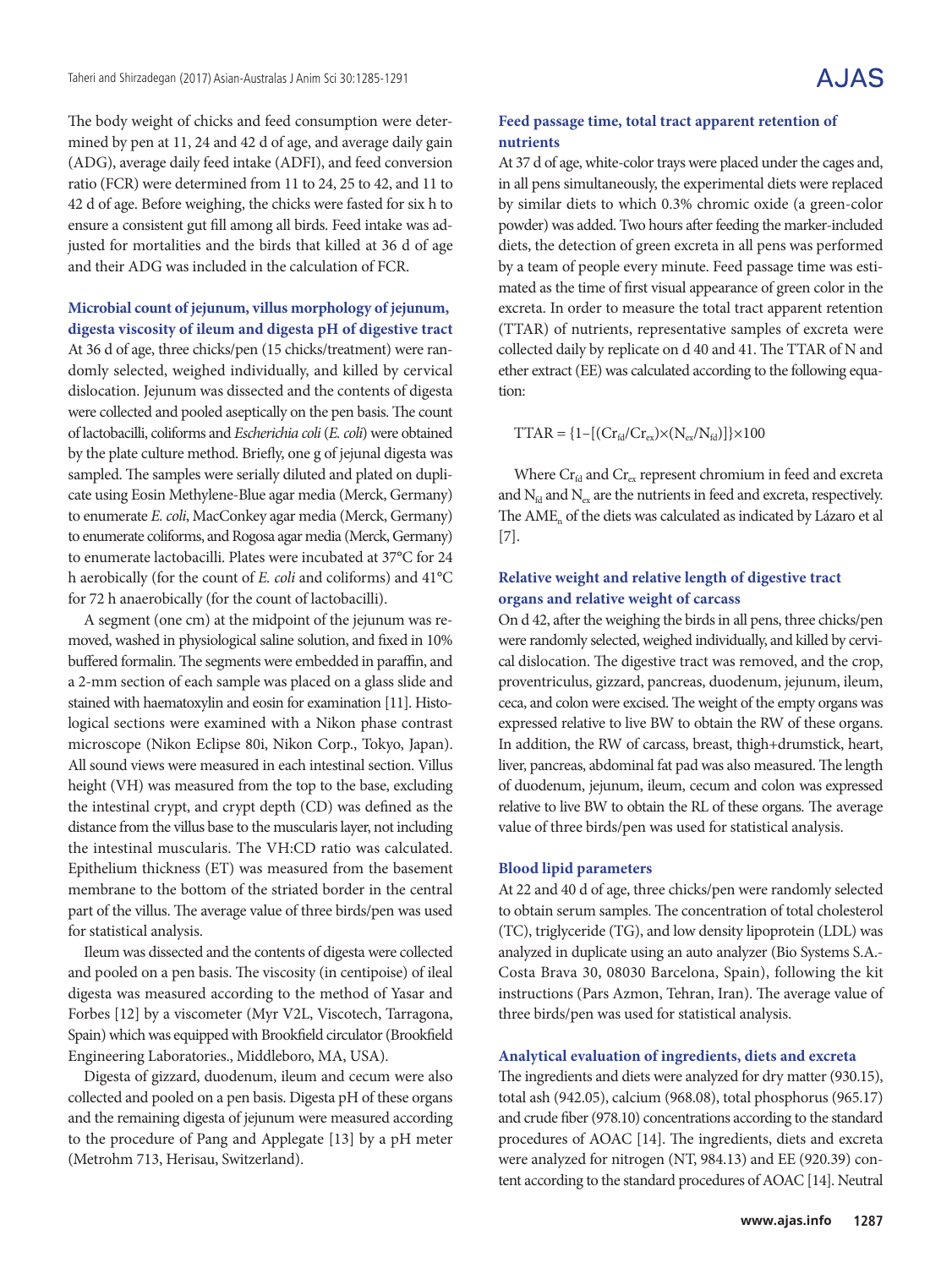## **AJAS**

detergent fiber (NDF) and acid detergent fiber (ADF) concentrations of diets were determined as described by Van Soest et al [15]. Diets were analyzed for S-NSP and insoluble NSP (I-NSP) according to the procedure of Englyst et al [16]. Gross energy of diets and excreta were measured in an isoperibol bomb calorimeter (Parr 1356, Parr Instrument Co., Moline, IL, USA). Chromic oxide was determined by the method of Williams et al [17]. Particle size distribution of the experimental diets were determined using the different size of sieves (250, 500, 750, 1,000, 1,500, and 1,750 μm). All analyses were conducted in duplicate.

#### **Statistical analysis**

Data were analyzed as a completely randomized design using the general linear model procedure of SAS [18]. The experimental unit was the pen for all traits and differences among treatments were considered significant at p<0.05 and tendencies at 0.05≤p ≤0.15. Significant differences between means were separated by Fisher's least significant difference (protected t-test).

### **RESULTS AND DISCUSSION**

The effect of dietary treatments on ADFI, ADG and FCR is presented in Table 2. There was no significant difference (p>0.05) of ADFI among treatments, while Sharifi et al [9] found that a wheat-based diet plus Natuzyme and a corn-based diet had higher feed intake than that of the wheat-based diet. This discrepancy may be related to the diet concentration: the nutrients level in the current study was higher than those of the diets used in the work of Sharifi et al [9]. The birds receiving the C diet had higher ADG ( $p<0.01$ ) and also lower FCR ( $p<0.01$ ) than those feeding on the W diet during 11 to 24, 25 to 42, and 11 to 42 d of age.

Table 2. Effect of Natuzyme Plus<sup>1)</sup> inclusion in wheat-based diet on growth performance of broiler chickens from 11 to 42 d of age

|             | W                 | WN                | c                 | <b>SEM</b> | p-value |
|-------------|-------------------|-------------------|-------------------|------------|---------|
| ADFI(q)     |                   |                   |                   |            |         |
| $11 - 24d$  | 56.4              | 58.2              | 56.6              | 1.34       | 0.45    |
| $25 - 42d$  | 161.5             | 166.0             | 163.0             | 2.60       | 0.31    |
| $11 - 42d$  | 115.5             | 118.8             | 116.5             | 1.82       | 0.27    |
| ADG(q)      |                   |                   |                   |            |         |
| $11 - 24d$  | $32.9^{b}$        | 38.7 <sup>a</sup> | $36.6^a$          | 0.95       | < 0.01  |
| $25-42d$    | $77.1^b$          | $86.6^{\circ}$    | 84.2 <sup>a</sup> | 1.33       | < 0.01  |
| $11 - 42d$  | 57.7 <sup>b</sup> | $65.5^a$          | $63.4^{a}$        | 1.02       | < 0.01  |
| $FCR$ (q:q) |                   |                   |                   |            |         |
| $11 - 24d$  | 1.72 <sup>a</sup> | 1.50 <sup>c</sup> | $1.55^{b}$        | 0.015      | < 0.01  |
| $25 - 42d$  | 2.08 <sup>a</sup> | $1.92^{b}$        | $1.94^{b}$        | 0.016      | < 0.01  |
| $11 - 42d$  | 2.00 <sup>a</sup> | $1.81^{b}$        | $1.83^{b}$        | 0.015      | < 0.01  |

W, wheat-based diet; WN, wheat-based diet+Natuzyme Plus; C, corn-based diet; SEM, Standard error of the mean; ADFI, average daily feed intake; ADG, average daily gain; FCR, feed conversion ratio.

<sup>1)</sup> Natuzyme Plus was a powder form of cellulase (6,000,000 U/kg), xylanase (10,000,000 U/kg), β-glucanase (700,000 U/kg), α-amylase (700,000 U/kg), pectinase (70,000 U/kg), phytase (500,000 U/kg), proteases (acid and neutral; 3,000,000 U/kg) and lipase (30,000 U/kg) and used 500 mg/kg of the diet.

 $a$ -c Within a column, means without a common superscript differ ( $p < 0.05$ ).

The ADG and FCR of the WN diet did not show a significant (p>0.05) difference compared to those of the C diet. However, the WN diet showed a lower FCR than that of the C diet during 11 to 24 d of age. Sharifi et al [9] also found that Natuzyme supplementation improved weight gain and FCR compared to those fed on the diet without supplementation of this multienzyme. The beneficial effect of multiple-enzyme supplementation on growth performance of broiler chickens shows this supplement could overcome the negative effect of S-NSP in the W diet and enhance the nutrient digestibility generally. Some mechanisms relating to the improved performance of the WN and C diets compared to the W diet will be discussed in the following paragraphs.

The effect of dietary treatments on feed passage time, digesta viscosity, digesta pH, microbial count and villus morphology of jejunum, TTAR of NT and EE and AME<sub>n</sub> of the diets are represented in Table 3. There was no significant (p>0.05) difference of feed passage time among treatments, however, the C and WN diets tended ( $p = 0.15$ ) to decrease this parameter compared to that of the W diet. Although there is insufficient time for digestion and absorption of nutrients when the feed passage rate is too fast, too slow a passage rate of digesta has a problem with the accumulation of unfavorable bacteria. The birds receiving the WN diet showed a lower (p<0.01) pH of gizzard digesta compared to those feeding on the C and W diets. Although there was no significant (p>0.05) difference of digesta pH in duodenum, jejunum and ileum among treatments, the C diet reduced  $(p<0.01)$ the digesta pH of cecum compared to that of the W and WN diets. The C and WN diets showed the reduced  $(p<0.01)$  digesta viscosity of jejunum compared to that of the W diet. This indicates that S-NSP content of the WN diet was hydrolyzed by the supplementation of Natuzyme Plus in the diet. The tendency to decrease the feed passage time in the WN and C diets may be due to the lower digesta viscosity observed in these treatments. However, the C diet had a lesser viscosity than that of the WN diet. The count of lactobacilli was higher (p<0.05) for birds fed the WN diet than for birds fed the W diet with those fed the C diet being intermediate. The C and WN diets showed the decreased (p<0.01) count of coliforms compared to that of the W diet, however, the C diet had a lower count than that of the WN diet. The count of *E. coli* was lower (p<0.01) for birds fed the C diet than for those fed the W and WN diets. Since it has been indicated that faster feed passage rate and lower digesta viscosity reduce the available time for anaerobic bacteria to colonize in the distal part of the gastrointestinal tract, the improved microflora population in the WN and C diet in the current study may be related to these factors. It has been reported that increased digesta viscosity [3] and also fermentation and proliferation of unfavorable bacteria in the gut [19] mediate the magnitude of anti-nutritive effect of S-NSP in broiler chickens. Therefore, the better population of microflora may also be involved in the beneficial effect of Natuzyme Plus on growth performance of birds fed on the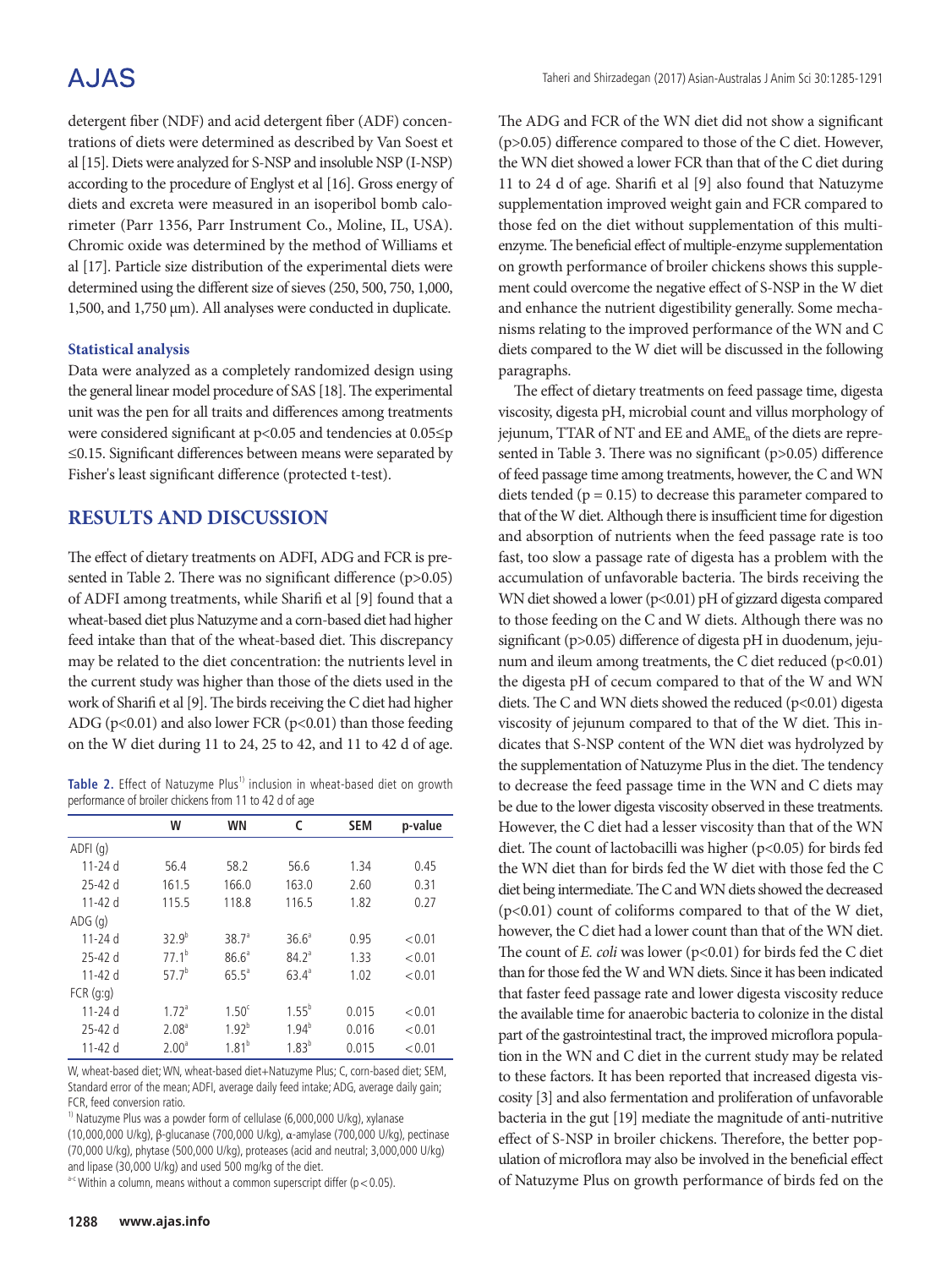Table 3. Effect of Natuzyme Plus<sup>1)</sup> inclusion in wheat-based diet on feed passage time, digesta pH of digestive tract, digesta viscosity, microbial count and villus morphology of jejunum, TTAR of nutrients, AME. in broiler chickens

|                                                           | W                   | WN                   | C                  | <b>SEM</b> | p-value |
|-----------------------------------------------------------|---------------------|----------------------|--------------------|------------|---------|
| Feed passage time (min)                                   | 263                 | 248                  | 239                | 11.5       | 0.15    |
| Digesta viscosity (cP)                                    | $5.92$ <sup>a</sup> | $4.38^{b}$           | $3.14^c$           | 0.405      | < 0.01  |
| Digesta pH of                                             |                     |                      |                    |            |         |
| Gizzard                                                   | 2.90 <sup>a</sup>   | $2.63^{b}$           | 3.00 <sup>a</sup>  | 0.076      | < 0.01  |
| Duodenum                                                  | 6.08                | 6.11                 | 6.26               | 0.089      | 0.19    |
| Jejunum                                                   | 6.18                | 6.17                 | 6.14               | 0.051      | 0.75    |
| <b>Ileum</b>                                              | 6.17                | 6.48                 | 6.35               | 0.115      | 0.08    |
| Cecum                                                     | 5.90 <sup>a</sup>   | $5.81$ <sup>a</sup>  | $5.70^{b}$         | 0.041      | < 0.01  |
| Microbial count of jejunum ( $log_{10}$ cfu/g of digesta) |                     |                      |                    |            |         |
| Lactobacilli                                              | 6.91 <sup>b</sup>   | 7.46 <sup>a</sup>    | 7.09 <sup>ab</sup> | 0.174      | < 0.05  |
| Coliforms                                                 | $7.67$ <sup>a</sup> | $7.37^{b}$           | 7.06 <sup>c</sup>  | 0.121      | < 0.01  |
| Escherichia coli                                          | $6.12^{a}$          | $5.86^a$             | $4.95^{b}$         | 0.194      | < 0.01  |
| Villus morphology of jejunum                              |                     |                      |                    |            |         |
| $VH$ ( $µm$ )                                             | 830 <sup>b</sup>    | 921 <sup>a</sup>     | 968 <sup>a</sup>   | 30.4       | < 0.01  |
| CD (µm)                                                   | 141                 | 130                  | 143                | 6.5        | 0.18    |
| VH:CD                                                     | 5.93                | 7.15                 | 6.79               | 0.506      | 0.10    |
| ET (µm)                                                   | 31.2 <sup>a</sup>   | $29.4^{ab}$          | $28.2^{b}$         | 1.04       | < 0.05  |
| TTAR $(\%)$ of                                            |                     |                      |                    |            |         |
| Nitrogen                                                  | $68.4^{b}$          | 75.0 <sup>a</sup>    | 74.0 <sup>a</sup>  | 1.25       | < 0.01  |
| Ether extract                                             | $65.9^{b}$          | 72.9 <sup>a</sup>    | $71.4^a$           | 1.14       | < 0.01  |
| AME <sub>n</sub> (kcal/kg)                                | $2,973^{b}$         | $3,177$ <sup>a</sup> | $3,135^a$          | 58.3       | < 0.05  |

TTAR, total tract apparent retention; AME<sub>n</sub>, nitrogen-corrected apparent metabolizable energy; W, wheat-based diet; WN, wheat-based diet+Natuzyme Plus; C, corn-based diet; SEM, standard error of the mean; VH, villus height; CD, crypt depth; VH:CD, villus height to crypt depth ratio; ET, epithelium thickness.

<sup>1)</sup> Natuzyme Plus was a powder form of cellulase (6,000,000 U/kg), xylanase (10,000,000 U/kg), β-glucanase (700,000 U/kg), α-amylase (700,000 U/kg), pectinase (70,000 U/kg),

phytase (500,000 U/kg), proteases (acid and neutral; 3,000,000 U/kg) and lipase (30,000 U/kg) and used 500 mg/kg of the diet.

 $a-c$  Within a column, means without a common superscript differ ( $p < 0.05$ ).

WN and C diet in the present experiment, since the supplementation of Natuzyme Plus caused the lower digesta viscosity and coliform count and the increased population of Lactobacilli. The result of digesta viscosity was in agreement with the research of Sharifi et al [9] who reported the lower digesta viscosity in the ileum. The C diet showed a higher (p<0.01) VH than that of the W diet. The VH of the WN diet did not show a significant (p> 0.05) difference compared to that of the C diet. There was no significant difference (p>0.05) of CD among treatments, however, the C and WN diets tended  $(p = 0.1)$  to increase this parameter compared to that of the W diet. The ET was lower ( $p$ <0.05) for birds fed the C diet than for birds fed the W diet with those fed the WN diet being intermediate. Montagne et al [20] reported that the presence of highly viscous digesta increases the rate of villus cell losses leading to villus atrophy and Cook [21] indicated that the elevated population of microflora enhances gut wall thickness. In the current research, the improvement in the VH and ET might be another explanation for the better growth performance and nutrients retention of the birds fed on the diet supplemented with Natuzyme Plus. The birds receiving the C diet had higher TTAR of NT ( $p<0.01$ ) and EE ( $p<0.01$ ) and AME<sub>n</sub> (p<0.05) than those feeding on the W diet. The TTAR of NT and  $EE$  and also  $AME<sub>n</sub>$  of the WN diet did not show a significant (p>0.05) difference compared to those of the C diet. It has been reported that high digesta viscosity reduces the diffusion rate of nutrients and digestive tract enzymes and obstructs their interaction at the mucosal surface [22] and subsequently decreases the nutrient digestibility [4,5]. The increased population of unfavorable microflora in the gut of the birds fed the high-viscous diets may be involved in the reduced availability of nutrients to the absorption area. For example, the unfavorable microflora can hydrolyze the bile salts and decrease fat digestibility. The measured  $\text{AME}_n$  of the W diet was lower than that of the calculated one. This reduction can be due to the variety of wheat used in the current experiment. The calculated AME<sub>n</sub> of the diets was based on the data of NRC [23], but it has been indicated that different varieties of wheat have different energy content and characteristics, because they have different nutrient levels and S-NSP content [24].

The effect of dietary treatments on the RW of empty digestive tract organs and the RL of intestine and cecum are represented in Table 4. There was no significant difference (p>0.05) of the RW of crop, proventriculus, gizzard, duodenum, jejunum and colon among treatments. The C diet showed the decreased RW of ileum, whole intestine and ceca compared to those of the W diet, however, the WN diet did not have a significant (p>0.05) difference compared to those of the C diet. There was no significant difference (p>0.05) of the RL of duodenum, ileum and colon among treatments. However, the RL of whole intestine of the C and WN diets tended ( $p = 0.1$ ) to decrease this parameter com-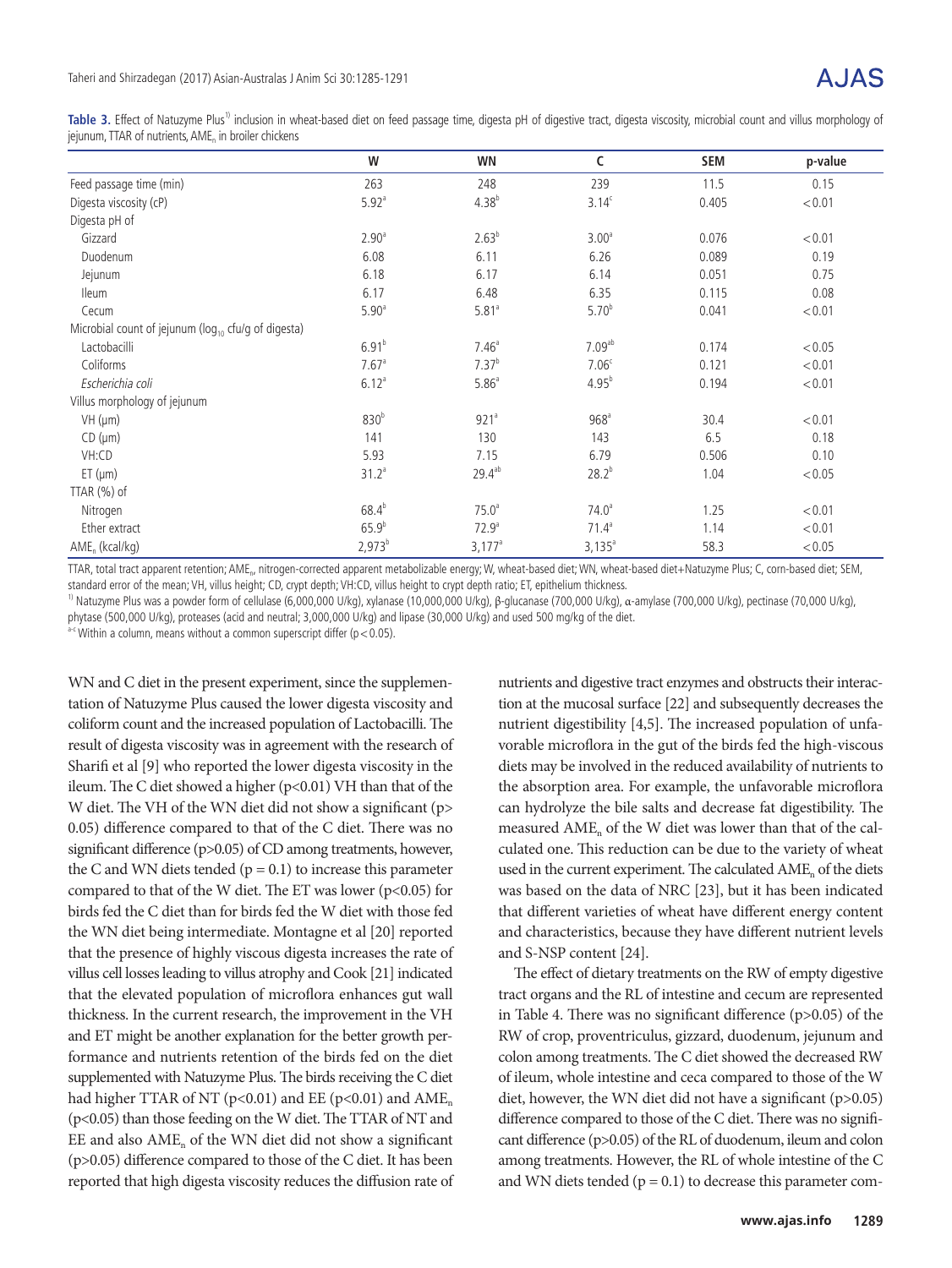# A.JAS

**Table 4.** Effect of Natuzyme Plus<sup>1)</sup> inclusion in wheat-based diet on the relative weight of empty digestive tract and the relative length of intestine and cecum in broiler chickens

|                                 | W                 | WN          | c                 | <b>SEM</b> | p-value |
|---------------------------------|-------------------|-------------|-------------------|------------|---------|
| Relative weight (% live BW)     |                   |             |                   |            |         |
| Crop                            | 0.51              | 0.50        | 0.50              | 0.022      | 0.23    |
| Proventriculus                  | 0.52              | 0.52        | 0.51              | 0.013      | 0.73    |
| Gizzard                         | 2.29              | 2.20        | 2.23              | 0.091      | 0.65    |
| Duodenum                        | 0.74              | 0.73        | 0.69              | 0.024      | 0.17    |
| Jejunum                         | 1.77              | 1.69        | 1.63              | 0.124      | 0.59    |
| <b>Ileum</b>                    | 1.28 <sup>a</sup> | $1.06^{b}$  | 1.06 <sup>b</sup> | 0.076      | < 0.05  |
| Whole intestine <sup>2)</sup>   | 5.20 <sup>a</sup> | $4.73^{b}$  | $4.61^{b}$        | 0.187      | < 0.05  |
| Ceca                            | 0.89 <sup>a</sup> | $0.75^{b}$  | $0.71^{b}$        | 0.059      | < 0.05  |
| Colon                           | 0.52              | 0.50        | 0.52              | 0.011      | 0.12    |
| Relative length (cm/kg live BW) |                   |             |                   |            |         |
| Duodenum                        | 15.6              | 14.7        | 14.1              | 1.09       | 0.48    |
| Jejunum                         | 37.9 <sup>a</sup> | $36.3^{ab}$ | $34.1^{b}$        | 1.13       | < 0.05  |
| <b>Ileum</b>                    | 23.7              | 24.2        | 23.5              | 0.79       | 0.72    |
| Whole intestine <sup>3)</sup>   | 83.4              | 81.3        | 77.8              | 2.20       | 0.10    |
| Cecum                           | 15.9 <sup>a</sup> | $13.1^{b}$  | $13.3^{b}$        | 0.64       | < 0.01  |
| Colon                           | 6.2               | 6.2         | 6.1               | 0.13       | 0.87    |

W, wheat-based diet; WN, wheat-based diet+Natuzyme Plus; C, corn-based diet; SEM, standard error of the mean; BW, body weight.

<sup>1)</sup> Natuzyme Plus was a powder form of cellulase (6,000,000 U/kg), xylanase

(10,000,000 U/kg), β-glucanase (700,000 U/kg), α-amylase (700,000 U/kg), pectinase (70,000 U/kg), phytase (500,000 U/kg), proteases (acid and neutral; 3,000,000 U/kg) and lipase (30,000 U/kg) and used 500 mg/kg of the diet.

2) Duodenum+jejunum+ileum+ceca+colon.

3) Duodenum+jejunum+ileum+colon.

a,b Within a column, means without a common superscript differ ( $p < 0.05$ ).

pared to that of the W diet, and the RL of jejunum was lower (p<0.05) for birds fed the C diet than for birds fed the W diet with those fed the WN diet being intermediate. The C and WN diets showed a decreased ( $p<0.01$ ) RL of cecum compared to that of the W diet.

The effect of dietary treatments on the RW of carcass, breast, thigh+drumstick, heart, liver and pancreas are represented in Table 5. There was no significant difference (p>0.05) of the RW

Table 5. Effect of Natuzyme Plus<sup>1)</sup> inclusion in wheat-based diet on the relative weight (% live BW) of carcass, breast, thigh+drumstick, heart, liver, pancreas, abdominal fat pad in broiler chickens

|                   | W                 | <b>WN</b>         | c                 | <b>SEM</b> | p-value |
|-------------------|-------------------|-------------------|-------------------|------------|---------|
| Carcass           | $72.7^{b}$        | 74.0 <sup>a</sup> | 73.9a             | 0.45       | < 0.05  |
| <b>Breast</b>     | 27.6              | 27.2              | 27.3              | 0.49       | 0.83    |
| Thigh+drumstick   | 25.0              | 25.4              | 24.9              | 0.38       | 0.46    |
| Heart             | $0.45^{\circ}$    | $0.41^{b}$        | 0.42 <sub>b</sub> | 0.012      | < 0.05  |
| Liver             | $2.58^{a}$        | $2.36^{b}$        | 2.34 <sub>b</sub> | 0.059      | < 0.01  |
| Pancreas          | 0.30 <sup>a</sup> | $0.23^{b}$        | 0.22 <sub>b</sub> | 0.013      | < 0.01  |
| Abdominal fat pad | 1.95              | 1.89              | 1.95              | 0.037      | 0.28    |

BW, body weight; W, wheat-based diet; WN, wheat-based diet+Natuzyme Plus; C, cornbased diet; SEM, standard error of the mean.

<sup>1)</sup> Natuzyme Plus was a powder form of cellulase (6,000,000 U/kg), xylanase (10,000,000 U/kg), β-glucanase (700,000 U/kg), α-amylase (700,000 U/kg), pectinase

(70,000 U/kg), phytase (500,000 U/kg), proteases (acid and neutral; 3,000,000 U/kg) and lipase (30,000 U/kg) and used 500 mg/kg of the diet.

<sup>a,b</sup> Within a column, means without a common superscript differ ( $p < 0.05$ ).

of breast and thigh+drumstick among treatments. The birds receiving the C and WN diets showed the higher (p<0.05) RW of carcass compared to those feeding on the W diet, however, the WN diet did not show a significant (p>0.05) difference compared to that of the C diet. The C diet showed the lower RW of heart (p<0.05), liver (p<0.01) and pancreas (p<0.01) compared to those of the W diet, however, the WN diet did not have a significant (p>0.05) difference compared to those of the C diet.

The effect of dietary treatments on serum TG, TC, and LDL is represented in Table 6. There was no significant difference (p> 0.05) of serum TG among treatments on d 22. At 40 d of age, the C diet showed a higher ( $p<0.01$ ) serum TG than that of the W diet, however, the WN diet did not have a significant (p>0.05) difference compared to that of the C diet. On d 22, the serum TC was higher (p<0.05) for birds fed the C diet than for birds fed the W diet with those fed the WN diet being intermediate. However, at 40 d of age, the C and WN diets tended ( $p = 0.1$ ) to increase the serum TC compared to that of the W diet. On d 22, the birds receiving the C diet showed the higher  $(p<0.01)$ serum LDL than those feeding on the W diet, however, the WN diet did not show a significant (p>0.05) difference compared to that of the C diet. At 40 d of age, the serum LDL was higher (p<0.05) for birds fed the C diet than for birds fed the W diet with those fed the WN diet being intermediate. The high viscous diet reduces the serum cholesterol and TG concentration in broiler chickens through the increased bile salts hydrolyzation and excretion into the faeces [25] and decreases the efficiency of bile salts to solublize lipids in the gut [26]. The increase in the serum TG (at 40 d of age) and LDL (at 22 d of age) concentration in broilers fed the diet supplemented by the Natuzyme Plus may be related to hindering the anti-nutritive effect of S-NSP. The result of TTAR of EE supports this idea, because the birds fed on the WN diet showed 10.6% improvement in the TTAR

Table 6. Effect of Natuzyme Plus<sup>1)</sup> inclusion in wheat-based diet on blood lipid parameters (mg/dL) in broiler chickens

| w           | WN          | c              | <b>SEM</b> | p-value |
|-------------|-------------|----------------|------------|---------|
|             |             |                |            |         |
| 96.0        | 89.0        | 95.0           | 8.42       | 0.72    |
| $103.8^{b}$ | $127.6^a$   | $132.4^a$      | 6.67       | < 0.01  |
|             |             |                |            |         |
| $84.0^{b}$  | $92.6^{ab}$ | $105.2^a$      | 7.45       | < 0.05  |
| 135.8       | 152.0       | 147.2          | 6.65       | 0.10    |
|             |             |                |            |         |
| $34.0^{b}$  | $48.2^{a}$  | $54.2^{\circ}$ | 4.99       | < 0.01  |
| $45.2^{b}$  | $56.2^{ab}$ | $65.4^{\circ}$ | 7.22       | < 0.05  |
|             |             |                |            |         |

W, wheat-based diet; WN, wheat-based diet+Natuzyme Plus; C, corn-based diet; SEM, standard error of the mean; TG, triglyceride; TC, total cholesterol; LDL, Low density lipoprotein.

<sup>1)</sup> Natuzyme Plus was a powder form of cellulase (6,000,000 U/kg), xylanase (10,000,000 U/kg), β-glucanase (700,000 U/kg), α-amylase (700,000 U/kg), pectinase (70,000 U/kg), phytase (500,000 U/kg), proteases (acid and neutral; 3,000,000 U/kg) and lipase (30,000 U/kg) and used 500 mg/kg of the diet.

<sup>a,b</sup> Within a column, means without a common superscript differ ( $p < 0.05$ ).